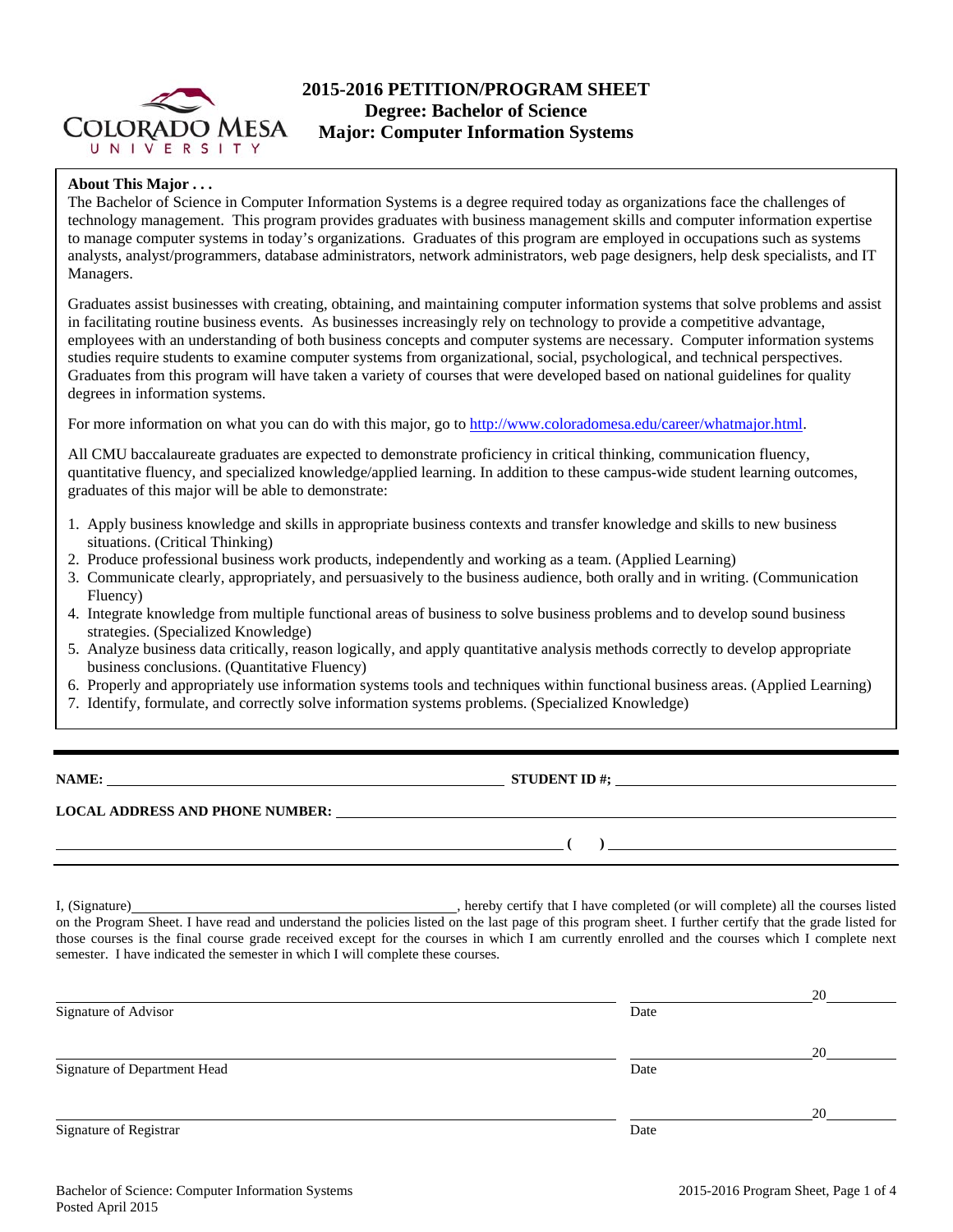#### **DEGREE REQUIREMENTS:**

- 120 semester hours total (Students must complete a minimum of 30 of the last 60 hours of credit at CMU, with at least 15 semester hours in major discipline courses numbered 300 or higher).
- 40 upper division credits (A minimum of 15 taken at the 300-400 course levels within the major at CMU).
- 2.00 cumulative GPA or higher in all CMU coursework and no grade less than C for all courses in the major.
- Pre-collegiate courses (usually numbered below 100) cannot be used for graduation.
- A student must follow the CMU graduation requirements either from 1) the program sheet for the major in effect at the time the student officially declares a major; or 2) a program sheet for the major approved for a year subsequent to the year during which the student officially declares the major and is approved for the student by the Department Head. Because a program may have requirements specific to the degree, the student should check with the faculty advisor for additional criteria. It is the student's responsibility to be aware of, and follow, all requirements for the degree being pursued. Any exceptions or substitutions must be approved by the student's faculty advisor and Department Head.
- When filling out the program sheet a course can be used only once.
- Essential Learning Capstone should be completed between 45 and 75 hours.
- See the "Undergraduate Graduation Requirements" in the catalog for additional graduation information.

**ESSENTIAL LEARNING REQUIREMENTS** (31 semester hours) See the current catalog for a list of courses that fulfill the requirements below. If a course is an Essential Learning option and a requirement for your major, you must use it to fulfill the major requirement and make a different selection for the Essential Learning requirement.

| Course No Title                                                                                                                                                                                                                                                                                                      |        | Sem.hrs Grade Term/Trns |
|----------------------------------------------------------------------------------------------------------------------------------------------------------------------------------------------------------------------------------------------------------------------------------------------------------------------|--------|-------------------------|
| <b>English</b> (6 semester hours, must receive a grade of "C" or better and<br>must be completed by the time the student has 60 semester hours.)<br>ENGL 111 English Composition                                                                                                                                     | 3      |                         |
| ENGL 112 English Composition                                                                                                                                                                                                                                                                                         | 3      |                         |
| <b>Math</b> MATH 121 <b>or higher</b> (3 semester hours, must receive a grade of<br>"C" or better, must be completed by the time the student has 60 semester<br>hours.)<br>*MATH<br>*Math 121 or higher level math as approved by advisor, which may require<br>student taking additional MATH prerequisite courses. | 3      |                         |
|                                                                                                                                                                                                                                                                                                                      |        |                         |
| Humanities (3 semester hours)                                                                                                                                                                                                                                                                                        | 3      |                         |
| <b>Social and Behavioral Sciences (6 semester hours)</b>                                                                                                                                                                                                                                                             |        |                         |
|                                                                                                                                                                                                                                                                                                                      | 3      |                         |
| <u> 1989 - Andrea Stadt, fransk politiker (d. 1989)</u>                                                                                                                                                                                                                                                              | 3      |                         |
| Natural Sciences (7 semester hours, one course must include a lab)                                                                                                                                                                                                                                                   |        |                         |
|                                                                                                                                                                                                                                                                                                                      | 3      |                         |
|                                                                                                                                                                                                                                                                                                                      | 3<br>1 |                         |
|                                                                                                                                                                                                                                                                                                                      |        |                         |
| <b>History</b> (3 semester hours)<br><b>HIST</b>                                                                                                                                                                                                                                                                     | 3      |                         |
| Fine Arts (3 semester hours)                                                                                                                                                                                                                                                                                         | 3      |                         |

| Course No Title |                                                                         | Sem.hrs | Grade Term/Trns |
|-----------------|-------------------------------------------------------------------------|---------|-----------------|
|                 | <b>WELLNESS REQUIREMENT</b> (2semester hours)                           |         |                 |
| <b>KINE 100</b> | <b>Health and Wellness</b>                                              | 1       |                 |
| KINA 1          |                                                                         | 1       |                 |
|                 | <b>ESSENTIAL LEARNING CAPSTONE</b> (4 semester hours)                   |         |                 |
| ESSL 290        | <b>Maverick Milestone</b>                                               |         |                 |
|                 | (see English & math pre-reqs)                                           | 3       |                 |
| <b>ESSL 200</b> | Essential Speech (co-requisite)                                         | 1       |                 |
|                 | <b>FOUNDATION COURSES</b> (12 semester hours)                           |         |                 |
|                 | ACCT 201 Principles of Financial Acctg.                                 | 3       |                 |
| <b>CISB 205</b> | <b>Advanced Business Software</b>                                       | 3       |                 |
| <b>CISB 206</b> | <b>Business App Programming</b>                                         | 3       |                 |
|                 | or CSCI 111 CS1: Foundations of Comp Sci 3                              |         |                 |
|                 | or Object Oriented Programming Course                                   |         |                 |
|                 | approved by CIS advisor, specifically:                                  |         |                 |
|                 |                                                                         | 3       |                 |
|                 | CISB 210 Fundamentals of Info Systems                                   | 3       |                 |
|                 | <b>MAJOR REQUIREMENTS</b> (54 semester hours)                           |         |                 |
|                 |                                                                         |         |                 |
|                 | <b>Computer Information Systems Core (27 semester hours)</b>            |         |                 |
|                 | CISB 101 Business Info. Technology                                      | 3       |                 |
|                 | or *CISB 305 Solving Problems using                                     |         |                 |
|                 | Spreadsheets                                                            | 3       |                 |
|                 | or *CISB 306 Solving Problems using                                     |         |                 |
|                 | Databases                                                               | 3       |                 |
| <b>CISB 310</b> | <b>Enterprise Architecture</b>                                          | 3       |                 |
| <b>CISB 315</b> | <b>IS</b> Infrastructure                                                | 3       |                 |
| <b>CISB 331</b> | <b>Advanced Business Programming</b>                                    | 3       |                 |
| <b>CISB 470</b> | Management of Info. Systems                                             | 3       |                 |
| <b>CISB 410</b> | Project Management                                                      | 3       |                 |
| <b>CISB 442</b> | Systems Analysis and Design                                             | 3       |                 |
| <b>CISB 451</b> | Database Administration                                                 | 3       |                 |
| <b>CISB 471</b> | <b>Advanced Information Systems</b>                                     | 3       |                 |
|                 |                                                                         |         |                 |
|                 | *Course may require additional pre-requisites beyond those required for |         |                 |
| major.          |                                                                         |         |                 |
|                 | <b>Required Business Support Courses</b> (21 Semester Hours)            |         |                 |
|                 | ACCT 202 Principles of Managerial Acctg.                                | 3       |                 |
|                 | BUGB 349 Legal Environment of Business                                  | 3       |                 |
|                 | ECON 201 Principles of Macroeconomics                                   | 3       |                 |
|                 | ECON 202 Principles of Microeconomics                                   | 3       |                 |
| <b>FINA 301</b> | <b>Managerial Finance</b>                                               | 3       |                 |
|                 | MANG 201 Principles of Management                                       | 3       |                 |

**Required Quantitative Analysis Courses** (6 Semester Hours)

| CISB 241 Intro to Business Analysis          |   |  |
|----------------------------------------------|---|--|
| or STAT 241 Intro to Business Analysis       | 3 |  |
| <b>MANG 341 Quantitative Decision Making</b> |   |  |
| or CISB 341 Quantitative Decision Making 3   |   |  |

MANG 201 Principles of Management MARK 231 Principles of Marketing 3

**Electives** (All college level courses appearing on your final transcript, **not listed above** that will bring your total semester hours to 120 hours. It is highly recommended that at least 3 hours must be individualized studies such as Cooperative Education, Directed Readings or Independent Study.) (17 semester hours; **4-7 hours of upper division may be needed.)** 

| $\frac{1}{2}$   |  | (Recommended: TECI 260, CISB 460, CISB 305, or CISB 306) |                         |  |
|-----------------|--|----------------------------------------------------------|-------------------------|--|
| Course No Title |  |                                                          | Sem.hrs Grade Term/Trns |  |
|                 |  |                                                          |                         |  |
|                 |  |                                                          |                         |  |
|                 |  |                                                          |                         |  |
|                 |  |                                                          |                         |  |
|                 |  |                                                          |                         |  |
|                 |  |                                                          |                         |  |
|                 |  |                                                          |                         |  |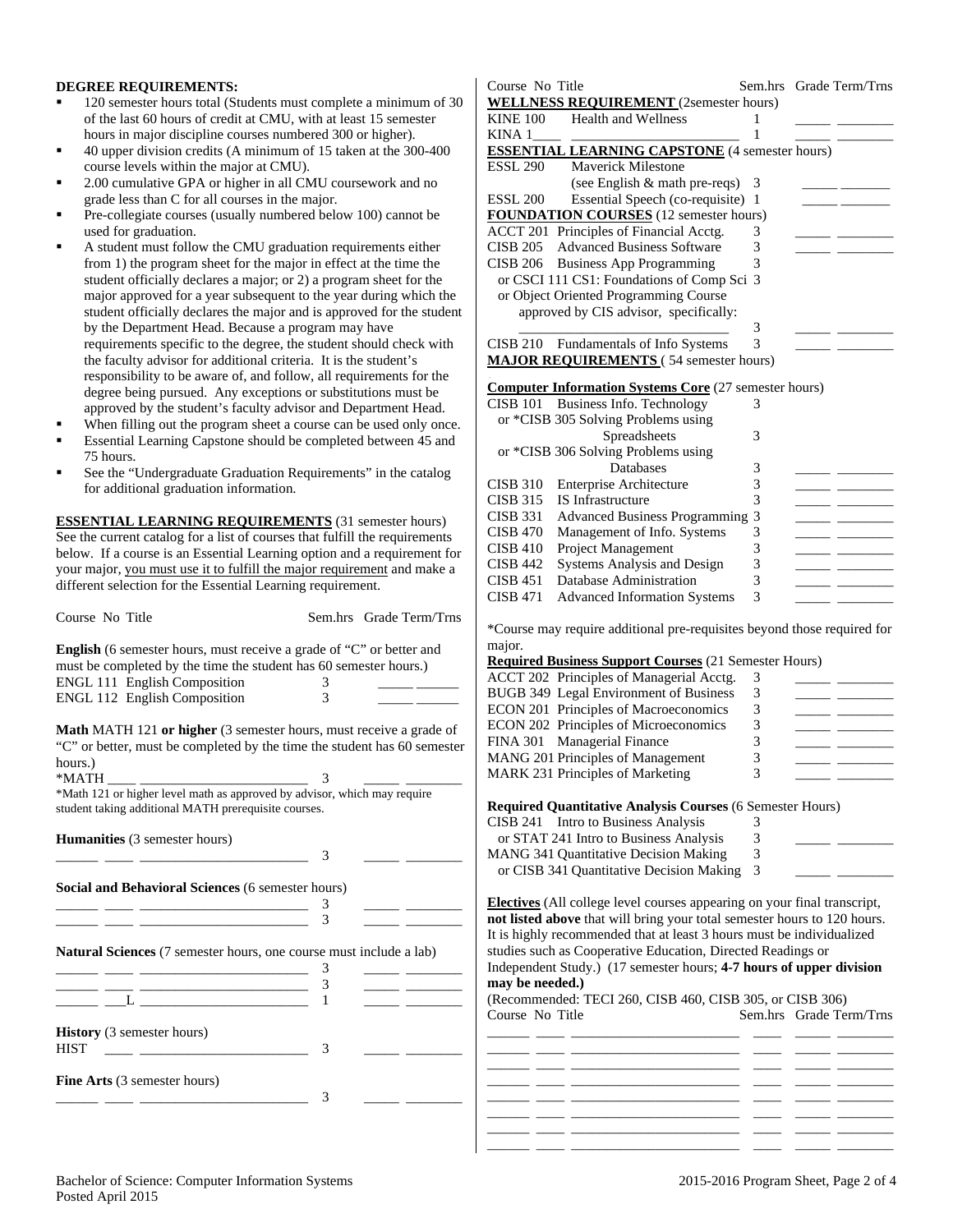# **SUGGESTED COURSE SEQUENCING FOR A MAJOR IN COMPUTER INFORMATION SYSTEMS**

This is a recommended sequence of course work. Certain courses may have prerequisites or are only offered during the Fall or Spring semesters. It is the student's responsibility to meet with the assigned advisor and check the 2 year course matrix on the Colorado Mesa website for course availability.

### **FRESHMAN YEAR**

| <b>Fall Semester</b> |                                            | <b>Hours</b> | <b>Spring Semester</b> |                                        | <b>Hours</b> |
|----------------------|--------------------------------------------|--------------|------------------------|----------------------------------------|--------------|
| <b>CISB 101</b>      | <b>Fundamentals of Information Systems</b> |              | <b>CISB 205</b>        | <b>Advanced Business Software</b>      |              |
| <b>ENGL 111</b>      | <b>English Composition</b>                 |              | <b>ENGL 112</b>        | <b>English Composition</b>             |              |
| <b>MATH 121</b>      | <b>Calculus for Business</b>               |              | <b>CISB 210</b>        | <b>Business Information Technology</b> | 3            |
| or CISB 305          | Solving Problems with Spreadsheets         |              | <b>ESSL</b>            | Fine Arts                              | 3            |
| or CISB 306          | Solving Problems with Databases            |              | <b>ESSL</b>            | Social/Behavioral Science              | 3            |
| <b>ESSL</b>          | <b>Humanities</b>                          |              |                        |                                        | 15           |
| <b>ESSL</b>          | <b>History</b>                             | <u>3</u>     |                        |                                        |              |
|                      |                                            | 15           |                        |                                        |              |

## **SOPHOMORE YEAR**

| <b>Fall Semester</b> |                                            | <b>Hours</b> | <b>Spring Semester</b> |                                        | <b>Hours</b> |
|----------------------|--------------------------------------------|--------------|------------------------|----------------------------------------|--------------|
| ACCT 201             | Principles of Financial Accounting         | 3            | ACCT 202               | Principles of Managerial Accounting    | 3            |
| <b>CISB 206</b>      | <b>Business Application</b>                |              | <b>CISB 315</b>        | IT Infrastructure                      | 3            |
|                      | Programming                                |              | <b>ECON 202</b>        | Principles of Microeconomics           | 3            |
|                      | or CSCI 111 or Object Oriented Programming |              | <b>MANG 201</b>        | Principles of Management               | 3            |
| <b>CISB 310</b>      | <b>Enterprise Architecture</b>             |              | <b>CISB 241</b>        | Intro to Business Analysis             |              |
| <b>ECON 201</b>      | Principles of Macroeconomics               |              |                        | or STAT 241 Intro to Business Analysis | 3            |
| <b>MARK 231</b>      | Principles of Marketing                    |              |                        |                                        | 15           |
|                      |                                            | כ ו          |                        |                                        |              |

### **JUNIOR YEAR**

| <b>Fall Semester</b> |                                      | <b>Hours</b> | <b>Spring Semester</b> |                                    | <b>Hours</b>   |
|----------------------|--------------------------------------|--------------|------------------------|------------------------------------|----------------|
| <b>CISB 410</b>      | <b>Project Management</b>            |              | <b>CISB 470</b>        | Management of Information Systems  | 3              |
| <b>MANG 341</b>      | <b>Quantitative Decision Making</b>  |              | <b>CISB 442</b>        | <b>Systems Analysis and Design</b> | 3              |
| OR CISB 341          | <b>Quantitative Decision Making</b>  |              | <b>ESSL</b>            | Natural Science with Lab           | 4              |
| <b>CISB 331</b>      | <b>Advanced Business Programming</b> |              | <b>KINA</b>            | Activity                           |                |
| ESSL 290             | <b>Maverick Milestone</b>            |              | <b>KINE 100</b>        | <b>Health and Wellness</b>         |                |
| <b>ESSL 200</b>      | <b>Essential Speech</b>              |              | Elective               |                                    | $\overline{3}$ |
|                      |                                      |              |                        |                                    | 15             |

## **SENIOR YEAR**

| <b>Fall Semester</b> |                                      | <b>Hours</b> |
|----------------------|--------------------------------------|--------------|
| <b>CISB 451</b>      | Database Administration              |              |
| <b>BUGB 349</b>      | <b>Legal Environment of Business</b> |              |
| <b>FINA 301</b>      | <b>Managerial Finance</b>            |              |
| <b>ESSL</b>          | <b>Natural Science</b>               |              |
| Elective             |                                      |              |
|                      |                                      |              |

13

| <b>Spring Semester</b> |                                     | <b>Hours</b> |
|------------------------|-------------------------------------|--------------|
| <b>CISB 471</b>        | <b>Advanced Information Systems</b> |              |
| Electives              |                                     | <u>_</u>     |
|                        |                                     | 14           |